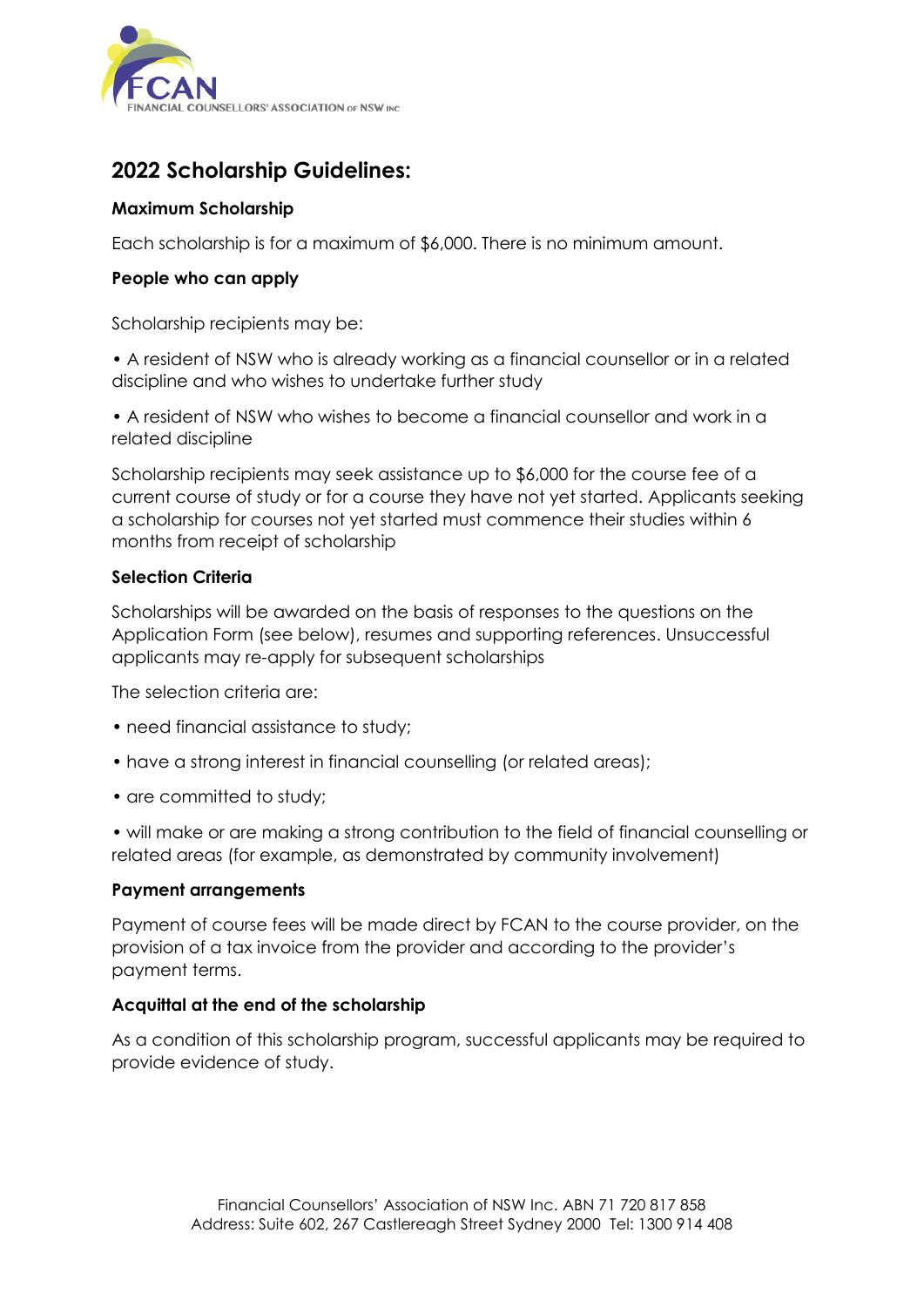

### **Scholarship timeframes and selection:**

1. Opening Date 1 June 2022

Closing Date 5pm 29 July 2022

Extensions are not permitted

Scholarship winners will be announced at the FCAN Conference Dinner on 14 September 2022.

2. Email applications to jocelin.walker@fcan.org.au

Any questions not covered in these guidelines must be directed to:

Jocelin Walker Senior Administrator Financial Counsellor's Association of NSW Inc Tel: 1300 914 408 Email: [jocelin.walker@fcan.org.au](mailto:jocelin.walker@fcan.org.au)

- 3. How to apply
	- i) Complete the application form
	- ii) Attach your resume, written references and letters of support. Include any information that you consider might help your application. If you are currently undertaking the course including transcripts of the completed units
	- iii) Lodge the application on or before **5pm 29 July 2022**
- 4. Scholarship applications will be reviewed by the FCAN Scholarship **Committee**
- 5. Applicants may be contacted by the Scholarship Committee upon lodgement of application and during the review process.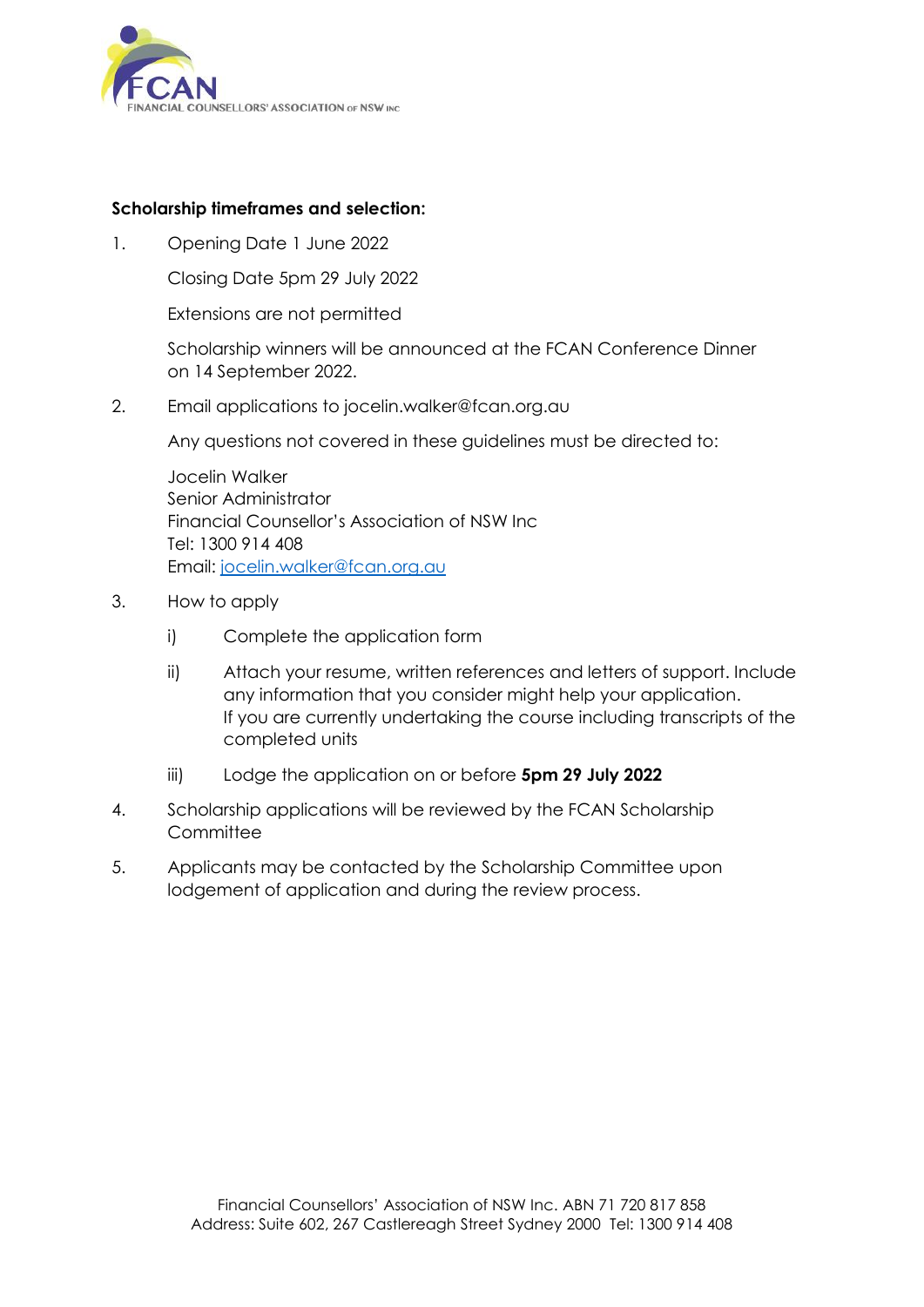

## **FCAN 2021 Scholarship: Application Form**

**Applications Open: 1 June 2022 Applications Close: 5pm 29 July 2022**

Please read the FCAN 2022 Scholarship Guidelines before applying

## **Section One: About You**

| Preferred Title Miss/Ms/Mrs/Mr                                                               |  |  |              |  |
|----------------------------------------------------------------------------------------------|--|--|--------------|--|
|                                                                                              |  |  |              |  |
|                                                                                              |  |  |              |  |
|                                                                                              |  |  |              |  |
|                                                                                              |  |  |              |  |
|                                                                                              |  |  |              |  |
|                                                                                              |  |  |              |  |
|                                                                                              |  |  |              |  |
| Are you an FCAN member? YES / NO                                                             |  |  |              |  |
| Indicate which statement best describes your current employment situation (tick applicable): |  |  |              |  |
| I am already working as a Financial counsellor; or                                           |  |  |              |  |
| I would like to become a Financial counsellor; or                                            |  |  |              |  |
|                                                                                              |  |  |              |  |
| <b>Course details:</b>                                                                       |  |  |              |  |
|                                                                                              |  |  |              |  |
|                                                                                              |  |  |              |  |
|                                                                                              |  |  | (month/year) |  |

### **Section Two: 2 Professional References**

You must include one written reference from your employer and one written reference from your Supervisor. Note – if both are the same you will need to include another written Professional Reference.

References are to include the Referees job title, organisation, contact details (for verification) and outline their working relationship with you.

> Financial Counsellors' Association of NSW Inc. ABN 71 720 817 858 Address: Suite 602, 267 Castlereagh Street Sydney 2000 Tel: 1300 914 408